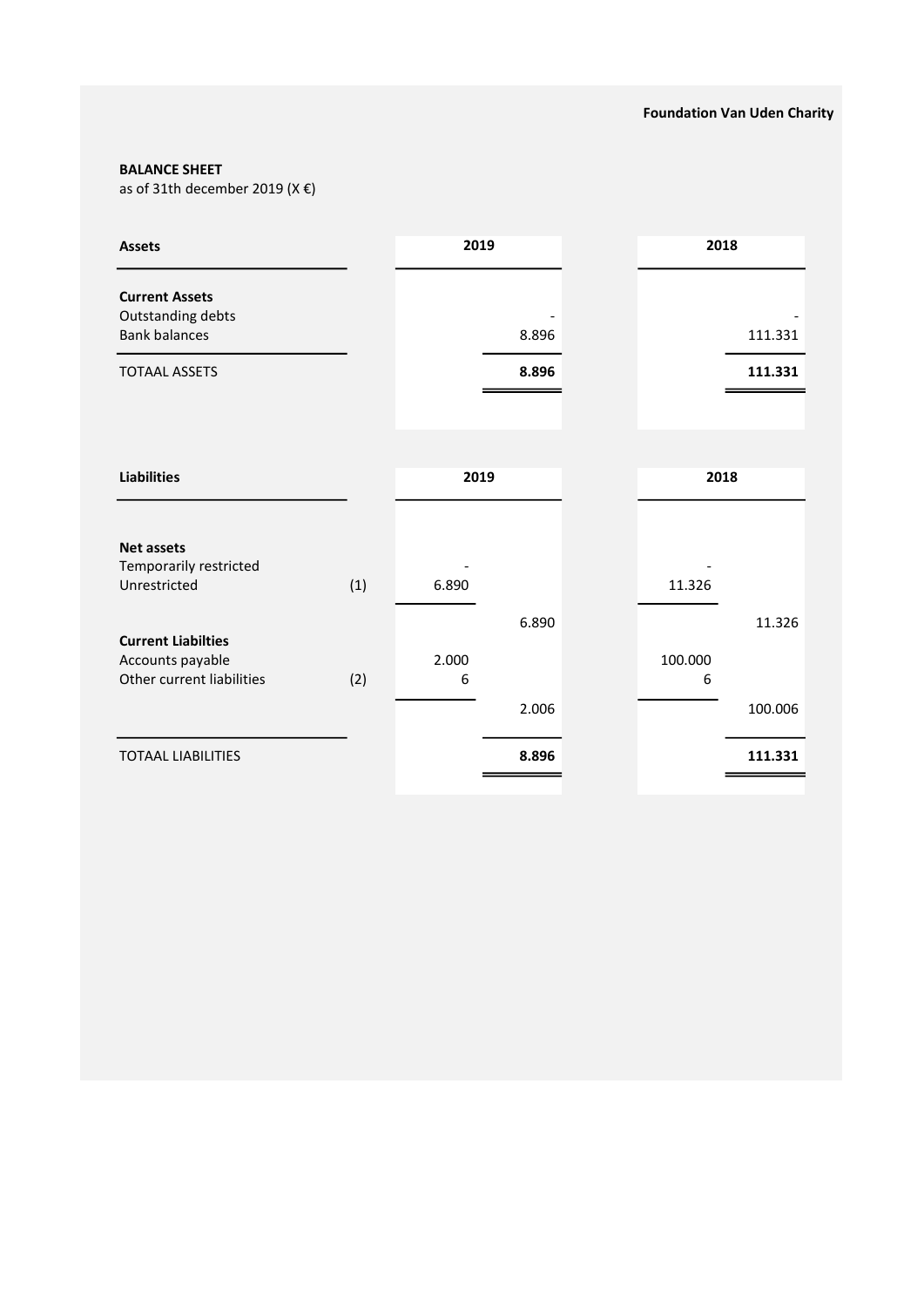# Profit & Loss account

year 2019 (X €)

### PROFIT & LOSS 2019

|                                 |     | 2019    | 2018     |
|---------------------------------|-----|---------|----------|
| <b>REVENUES</b>                 |     |         |          |
| Income from own fundraising     | (3) | 25.000  | 100.000  |
| Donations third parties         |     |         | 20       |
| Investment Income               |     |         |          |
|                                 |     |         |          |
| <b>Total revenues</b>           |     | 25.000  | 100.020  |
| <b>EXPENSES</b>                 |     |         |          |
| Direct program services         | (4) | 28.235  | 112.261  |
| Cost organization & fundraising | (5) | 1.200   | 1.968    |
|                                 |     |         |          |
| <b>Total expenses</b>           |     | 29.435  | 114.230  |
|                                 |     |         |          |
| <b>NET INCOME</b>               |     | (4.435) | (14.210) |
|                                 |     |         |          |